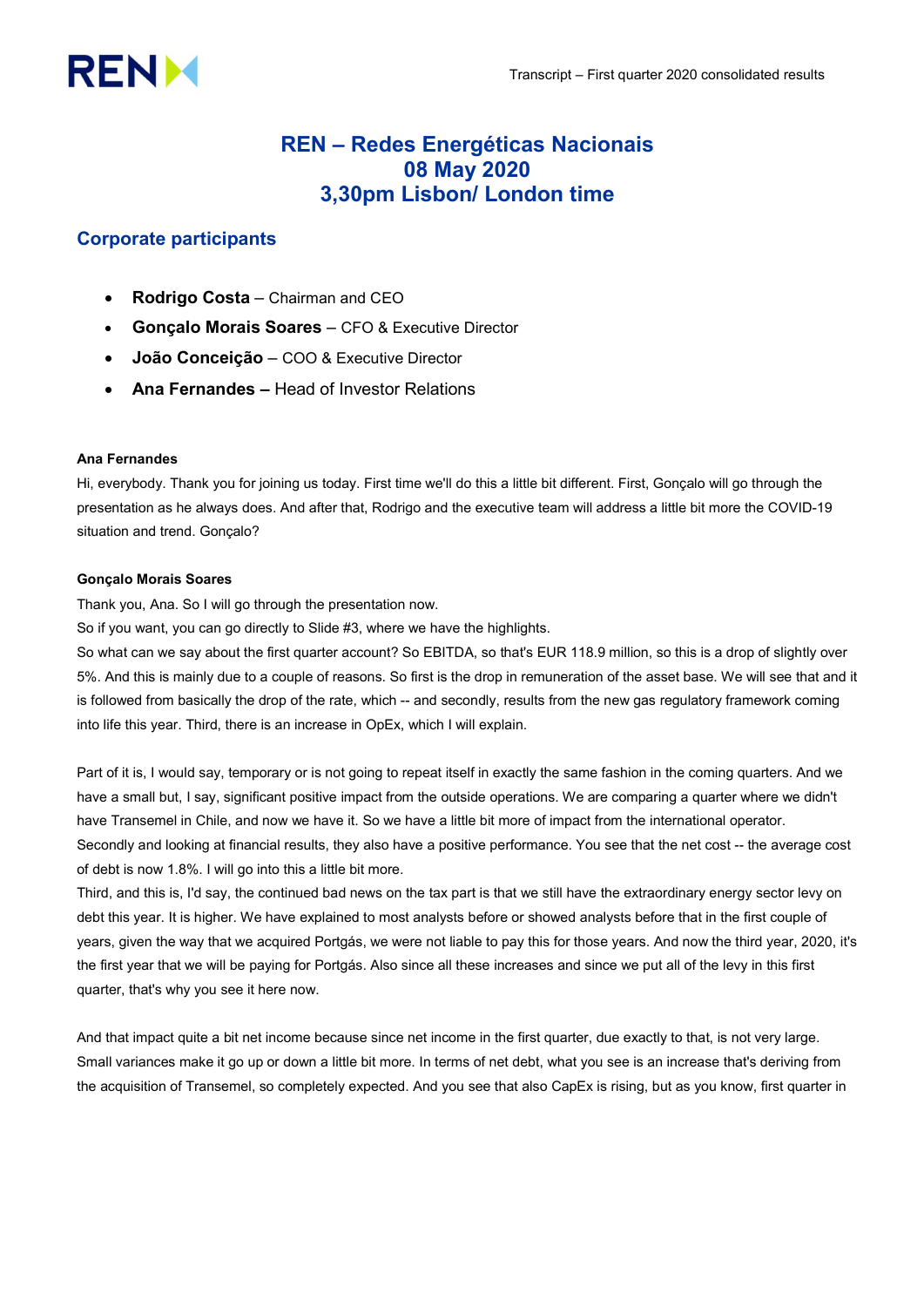

our company in terms of CapEx and transfers to RAB are not very meaningful, but I will, again, go into a little bit more of detail, okay?

So we can, I think, keep Slide #4. It's just the main numbers.

If you want to pass to Slide #5 and look at gas rate. What you see is that rate came down in the asset base. And so rates are now, in gas transmission, electricity, a little bit over 4.5%, which compare to rate a little bit higher in the last year, mainly in gas. So there is a drop, which is linked to the evolution of the Portuguese sovereign, but a drop also in there which is driven to the reset of the regulatory framework. So that's where you see the main impact, okay? Given this recent COVID situation, what you actually see is that recently, Portuguese yields have been slightly higher, which as you know, for us in particular, have a slightly positive impact in terms of remuneration of the assets, okay?

Finally, and just commenting here on the rate. As you've heard, the regulator is considering delaying the implementation of the regulatory period of electricity for one more year. João Conceição can give a little bit more detail on that afterwards, but this on itself is probably, I'd say, marginally positive in terms of remaining with the same curve and the same -- and remaining stable for 1 additional year and going to 4 years in electric.

If you want to go to Slide #6 and to CapEx. So what you see here is an increase in CapEx and an increase in transfers to RAB. I will comment already a little bit on what can be some impacts of this crisis. Now again, I will leave little bit of room for João again to give you a little bit more color in specific in terms of CapEx. What we are seeing is, I would say, an impact which should be on the year, not very big in terms of CapEx. So we think that most of the CapEx that we have foreseen, we could do it a little bit less, but the impact on our budget, on our expectation should not be very large.

On transfers to RAB, it's a little bit more uncertain, and it will be certainly larger because a couple of months ago -- of delay in terms of execution of the construction, of course -- make that a couple of projects, mainly which are big projects that João and his teams are implementing this year on the terrain, may be delayed in terms of -- and it's sufficient to be 1 day for it not to be transferred this year.

That being said, and I also want to tell you that, even in a scenario, and we've been stress testing that, where you would have a little bit more of impact in terms of transfers to RAB, would have a limited impact in terms of EBITDA and net income. And to be honest with you, I think that, that impact would be in the same order or smaller than the positive impact that the rates would have. So I think that between the rate and the CapEx, you'd probably not have any material negative impact, and you could even have a slightly positive, okay?

So João has been resuming already construction. So some of the construction is already underway. And during this month and early next month, I think that he will resume most of the work that he has to do. You can also see that Transemel is already contributing a little bit in CapEx. CapEx in Transemel were a little bit delayed, not to do with anything with the COVID crisis. And it was operational issues that made it being delayed. But our expectation is that the budget and the objectives we have of CapEx for this year should be more or less unchanged and that these were more constructions that were expected to be done by midyear and will probably more concluded towards the end but should be concluded within the year.

So moving to Slide #7. No major comments. You see that it is electricity and Portgás that is growing. So I'd say it's normal kind of trend.

Going to Slide #8 and looking at remuneration. And so what you see is that's mainly the impact -- is the impact created by the RoR. You see that in the case of electricity, comes down around 0.5 percentage point. In gas, it comes down more or less 1 percentage point. And so gas impact is big this year. And in terms of the impact of RAB, what is actually funny is that the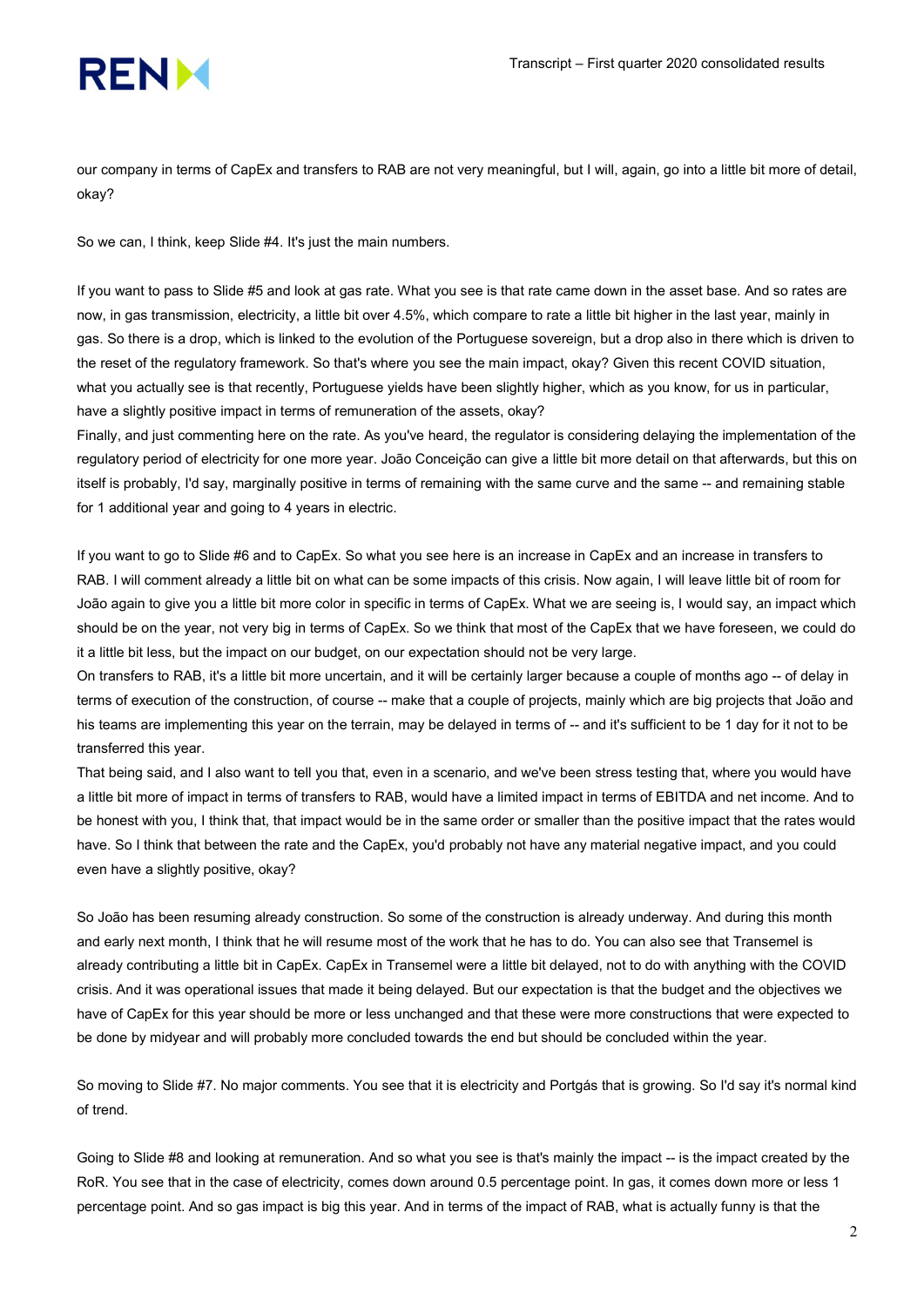

positive impact that you have on the electricity and the gas distribution side almost compensates or is almost the same as the negative impact you have on the gas transmission. So it's not the same, but you don't have a big impact from RAB decrease in this quarter.

Moving to operational costs, which I think you have to explain a little bit some things. And you'll see it more on the next slide, but you don't have to go to it. It is that basically noncore OpEx is basically stable. So you have some items that go up, but mostly is basically stable. So the decrease you have in -- the increase you have in operational costs, which is EUR 2.3 million, is basically the increase you have in core OpEx, which is EUR 2.4 million, okay? So what is the explanation for this? So part of this is Transemel. So it's EUR 0.8 million, as you can see there on the graph. So you have still EUR 1.6 million that you have to explain. Personnel costs are flat. So as you know, typically, we do increase it. And so these start to be reflected more in the second quarter. So it's completely flat. There is no increase in cost here.

So it's basically in other costs. And this is related mainly and almost exclusively to maintenance costs. We have a big increase and because we are already anticipating some of the work in terms of forest cleaning, there is -- and this is more or less EUR 1.4 million that we did in this quarter. Last year, those costs were more concentrated in other quarters. That being said, you should not multiply this year-on-year, of course, by far. But in the year -- in the full year, you will see an increase in maintenance costs derived from forest cleaning, okay? If you want to get a little bit more detail, I think that Ana can give you, but -- so that's the trend. It's not this amount, but it is an increase. And then we had some costs that we did because of donations relating to this. And so I'd say that those 2 things explain most of the variance, but, forest cleaning is basically the one that explains almost everything, okay?

So on Slide #10, what you see is the noncore, and you see that there's a couple of ITC mechanism and costs with natural gas that go up and occupation levies comes down. So the -- as you know, these are passed through so it's a little bit less important to us. But one compensates the other, so there is not a lot of story here.

Going to Slide #11. So what you see is all of this put together. We've already talked about the, I'd say, mostly the domestic operations. In Electrogas, you see it's growing a little bit, but it's basically stable. So I'd say, no news, slightly better than last year, but I'd say, nothing major to point out in relation to Electrogas. In relation to Transemel, it wasn't here last year, so you see the impact. Actually, there is a couple of costs, which are, I'd say, not completely recurrent in this quarter. So the normal contribution of EBITDA or the yearly contribution is going to be larger than this number, times 4. So it is a little bit below, I'd say, the run rate that Transemel should have in terms of EBITDA for the full year. Again, if you want to have a little bit more detail, Ana can also give you, but I think it gives you an idea.

But again, this is not material in terms of the company, but it is important for you when looking at Transemel.

Moving to Slide #12 and below EBITDA. So depreciation is no news. I'd say everything more or less the same. In terms of taxes, the story here is, as you see, the increase on the special levy. Rodrigo will probably comment a little bit at the end about this and what kind of expectations or no expectations we have relating to this. And the rest, I'd say, is completely in line. Tax rate now is around 28.4% without the levy. So it's completely in line with what we have expected. So no kind of extra comments.

Going to -- looking at the financial results. What you can see here is the decrease and improvement. You actually have an increase in gross debt, but you have a more-than-compensating impact in terms of cost of debt. You had a cost of debt of 2.3% in the first quarter of last year. Full year last year, we had 2.1%, now it's at 1.8%. Just to manage expectations, I think that overall in the year, the cost of that will be probably slightly higher than this. And there is reasons why it's so -- a little bit lower. But other loans came in, in April and other months that will probably make it go up, but our expectation is that although it should be slightly above this level of 1.8%, it's going to be certainly below the 2% figure.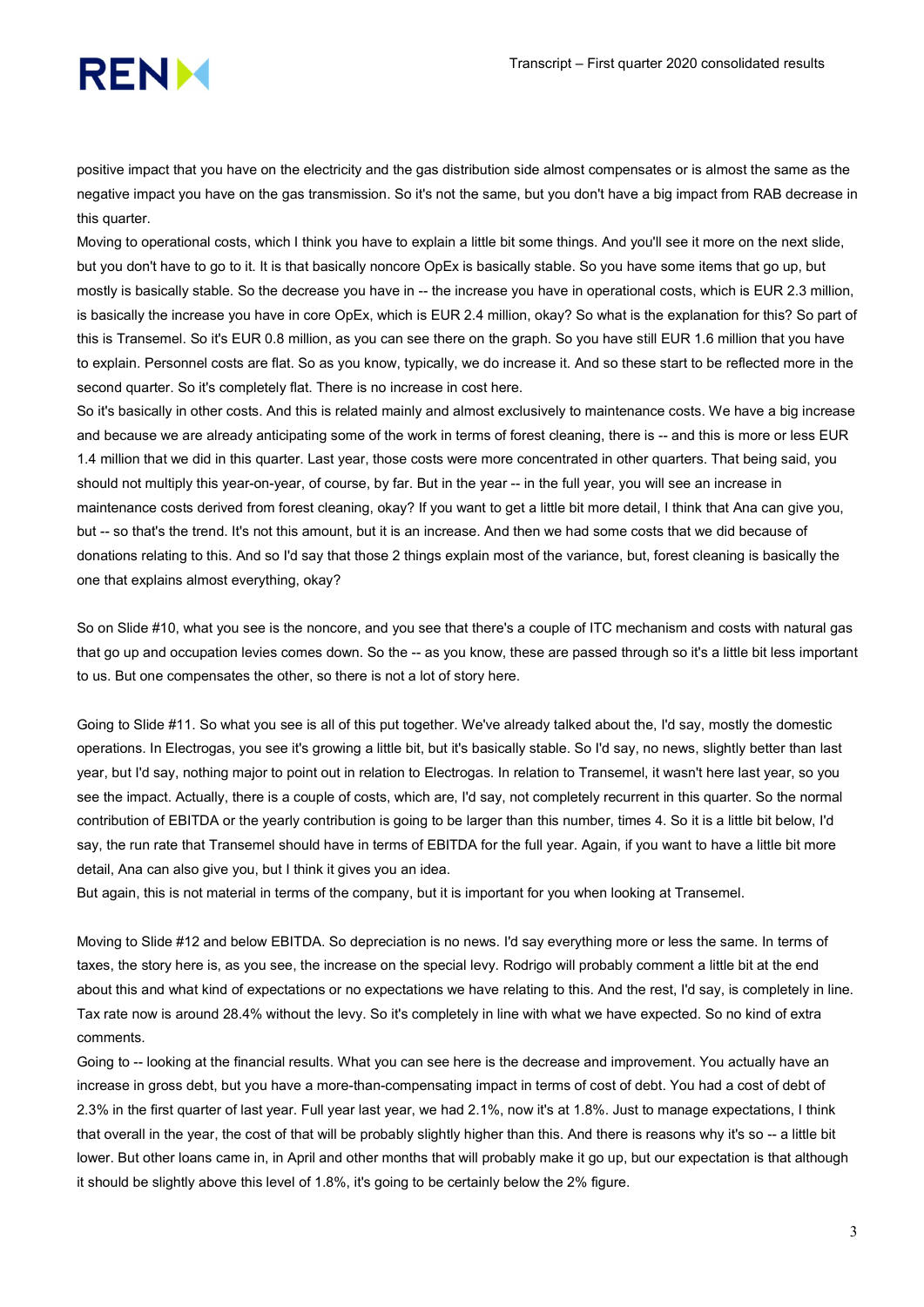

In terms of liquidity, so it's a strong EUR 1.2 billion as at the end of the first quarter of this year. I can actually tell you that it's not in the first quarter accounts. But after this, we've already renegotiated another major loan that we have and extended its tenure. And so now we have fully funded around 3.25 years, so we only have to go-to-market around June of next year. So it is a very comfortable position to be in. I think this is the position that we've put our sales in the last year. And so we've been now, as always, trying to optimize the cost but at the same time, to maintain a very conservative structure, namely in terms of liquidity which, in this type of scenario, is extremely important.

So going to Slide #13. This is, I'd say, again, the normal evolution of debt in the first quarter, we have a positive evolution in the first quarter. I would say that overall in the year and anticipating some comments of you that you may have, if we didn't have this crisis or the COVID crisis, I'd say that net debt would probably be more or less stable on the year, grow a little bit, decrease a little bit, but be more or less there. The reality is that with the decrease in consumption, that could have an impact in terms of tariff deviations, again, not very specific, various deviations, which may be the case that will put a little bit more of debt in this year. You have a little bit less CapEx. You have a little bit more of various deviations. Can this mean overall that you have EUR 50 million more of net debt at the end of the year? It may be, but I would say that it's in that ballpark, a little bit below, a little bit above. João can give you, when he talks about regulation on the Q&A, can give you a little bit more detail of what the regulator, kind of, measures that they took and other impacts, but the main impacts are the ones that also I told you about.

So going to Slide #14, just is the normal. So we see that there is a negative impact from EBITDA compensated a little bit by financial costs, but then the levy import gas makes it come down. And the levy, I forgot to explain that. The levy import gas is around a little bit over EUR 4 million, so it's around EUR 4.1 million in that overall number that you see. So if it wasn't for that, the amount would actually come down by around EUR 300,000, but adding this EUR 4.1 million makes it go up by EUR 3.8 million. So I'd say that -- and before passing to Rodrigo and to Slide #2 again, I'd say that this is a company where we see stability and safety on the operating side, it's a company that you see stability and resilience on a financial point of view. And so I think it's very well positioned even in this, let's say, challenging scenario. So Rodrigo?

# Rodrigo Costa

Do you want to go back to slide...

#### Gonçalo Morais Soares

Let's go back to Slide #2.

#### Rodrigo Costa

Hello, everybody. Well, this time, we decide to do a little bit differently because also the circumstances are different. And we went through the quarter results. I think it's quite easy to understand where we are. And now we enter into really something that it's really difficult to do forecast. We have -- we are going through a situation that is extremely complex from an economic perspective. And even among ourselves, we have some discussion how clear can we be in what regard to the future. Something we know, it's a future that it's solid. If we take in consideration our type of activity, the sources of our remuneration, the job we are able to do, I think we feel very strong and when we compare to most of the industries of the world, the services companies, I think we are really on the safe side. But at the same time, we need to understand that we have -- this is a big challenge to the system, and we -- you all know about that.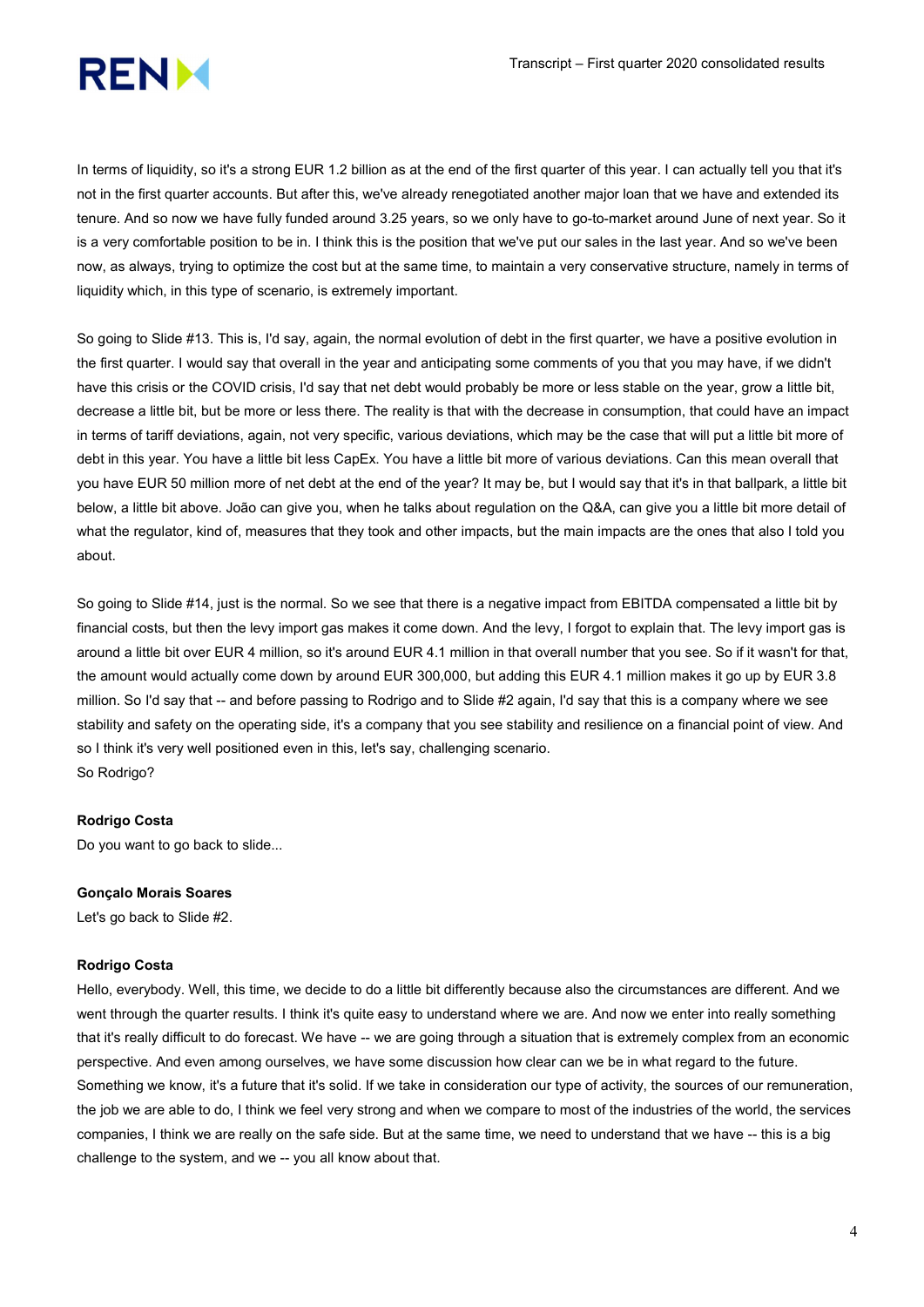

We have unemployment. Nobody knows where it will end. The recovery of the activity of the economic activity is going to take time.

People -- we all know that life will be back to normal when there is a vaccine or a very solid treatment. We -- even the more optimistic people, they say it can take between, let's say, 6 months to 1.5 years to get there. The debt of the countries is totally unpredictable at the moment. We have the European Commission forecasts that they are changing every week. Some people are very pessimistic, but even the optimistic ones, they are not predicting good things. And all in all, if we try to really -- to give you a view of what exactly it's going to happen, it's very difficult.

And I think we don't have the culture of guessing. And we prefer to share what we know. And what we know is solid business or as solid as it can be, but there is a few things that we will find out at the same time you will in the coming months. And this - when we talk about sales, the tax, we know and Gonçalo explained very well how big the situation is for us. And by now, we should finally have had the first sales reduction that we were expecting. And now we are waiting. And like I said in the last conference call, we -- even if the analysts, the journalists, our employees, our shareholders ask that 10 times, we will have to give the same answer.

We are now waiting to see when the government is going to make the decisions and make them public. And this is something we cannot influence. They know exactly how much taxes we are paying. They know it's not right. They -- I know they want to make it right, but now they have a much bigger problem to deal with, and we need to wait for their decisions. One thing I know, whatever happens, it's not going to change the long-term view. They want to get rid of sales as much as we do. And now the question is are they going to change the time line. We just don't know. We need to wait for their decisions. In terms of the -and I would encourage Gonçalo even to go a little bit deeper in some of the financial details of what we believe it could be the impact. But again, this is sharing perceptions. It's not sharing raw data. We don't have the data. We cannot be sure about the data. But I think we can try at least to share with you what we think and where we are.

And from an operational standpoint, how we dealt with the situation, what have we done internally, I would invite João to make a comment on the process that took us to where we are today, which I think is remarkable.

#### João Faria Conceição

Thanks, Rodrigo. Regarding the process, as we know, we went through a process of lockdown also in -- here in REN. But obviously, we have to maintain -- to find an equilibrium to maintain all the functions that are crucial for the systems to work. The first priority of the company was always their employees, and at the same time, the security of supply of the system. So we have to manage a balance between those 2. And what we did is basically, we kept the couple of functions, the priority functions on the dispatch centers, on the terminal, on the emergency response of our network operating all the time. And at the same time, moving all the other people into telework in order to protect them and to make them as safe as possible.

Now it's time to move backwards into what can be called as the new normal. And we are, little by little, putting into operations again several functions from the investment area, field, the operation and maintenance areas. So step-by-step, we are moving people into the job in the present way in the different places that they operate. And that's where we are at the moment. Of course, as it was already mentioned by Rodrigo and Gonçalo, we follow strictly all the rules and guidelines set by the government, set by the national authorities, and we adjust them, complement them with our own rules in order to maintain the security of supply and the safety-ness of our people.

Gonçalo mentioned that the regulator has shared a couple of rules. And basically, in Slide 2, you have on the tariff deviation, you basically have the nutshell of those changes that regulators there need. The most important one, which is not yet final but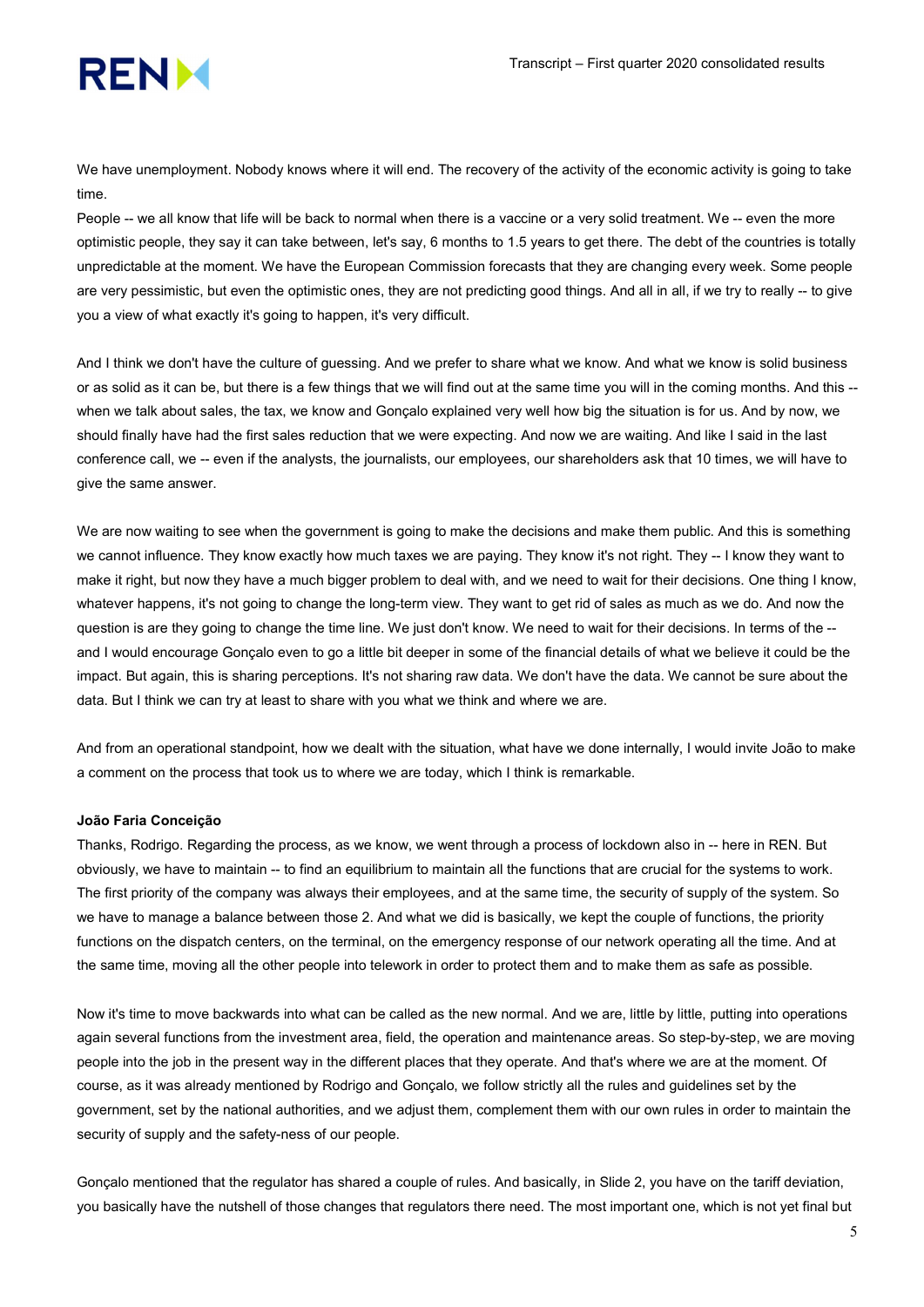we are confident that it's going to be what is going to happen, is the postponement of, by 1 year, of the new regulatory period for the electricity sector.

The regulator has gone through a public consultation and has asked the tariff council to put forward their opinion in terms of postponing this new regulatory period. Until now, from what we know, there was almost a unanimous position in terms of the comments by the tariff council as well as the different stakeholders that everyone sees benefits in postponing 1 year because due to the instability that we are going through and changing all these parameters and these guidelines is obviously important to have a stable framework in order for them to be sustainable. So we are waiting for the final decision from the regulator, but we are confident that it's going to -- that is what is going to happen.

Secondly, the regulator took 2 measures: one, addressing the households, both in electricity and natural gas, by allowing the cases where there was a stop in payments not to be cutted by the corresponding distributors and allowing them to have a longer period to pay back their retailers and to avoid being cut. This, in what concerns to REN, does not affect us because we are speaking about households, except for the Portgás area, where even there, we believe the impact is relatively minor because we're speaking about a region where natural gas is supplying households that are less affected by this economic crisis. So we are obviously monitoring, but we are not expecting to have a big impact on that regard.

The second measure the regulator did was regarding the industrial consumers, and in this part, they accepted in the specific areas where the corresponding activities are under big stress, they can renegotiate with the retailers, the payment of the network tariffs. This has an impact on us. We are calculating exactly because until now, it's not possible to know what is the size of the impact. We are not expecting to be significant neither and even this impact is not affecting the P&L, but is affecting only on tariff deviation and the cash position. All these deviations are recovered in 1 or 2 years later.

The third impact of which has nothing to do with the regulator, but Gonçalo has already mentioned, is the changes that might happen in terms of the consumption. What we have been witnessing so far is that the consumption has stabilized in the last 3 weeks both in the electricity and natural gas. There was an important drop in electricity, about 10% to 12% in April, a bigger drop in natural gas up to 26% also in April, but you have to put that into perspective because if we compute the change from January to April on electricity, this drop is much less, and it's about 3%.

On the natural gas side, this big drop was explained by the lockdown period and the fact that all the economic activity was reduced. As you may know, our consumption of natural gas is mainly driven by the combined-cycle plants for electricity generators and the industry.

We don't have a big consumption from the household. So there, there is not a big impact. And for that regard, we have to wait some time more to see what is going to be the recovery of the economy in order to see if this consumption is recovered or not.

#### Gonçalo Morais Soares

So just to give you a little bit more color in numbers as Rodrigo's suggestion. So -- and complementing what João was saying. So in terms of CapEx, let's say that what we were looking at the numbers, we say, that versus what we have in mind. And we don't give normally guidance, but versus what is our internal objective, we can see that CapEx may be 5% or 10% lower than that number. So even if it's 10% lower than that number, not only is that number not significant in terms of our evolution. But secondly, this year, we also have an increase in Transemel on a year-on-year basis that compensates, if not all, most of that. And thirdly, bear in mind, preserving CapEx then is going to be more important for the next comment.

What we don't do this year is run when the things are going to recuperate next year. That is particularly important to transfers to RAB because there, yes, impact is a bit higher than the 10%. But on a 2-year process, so if there's EUR 50 million or EUR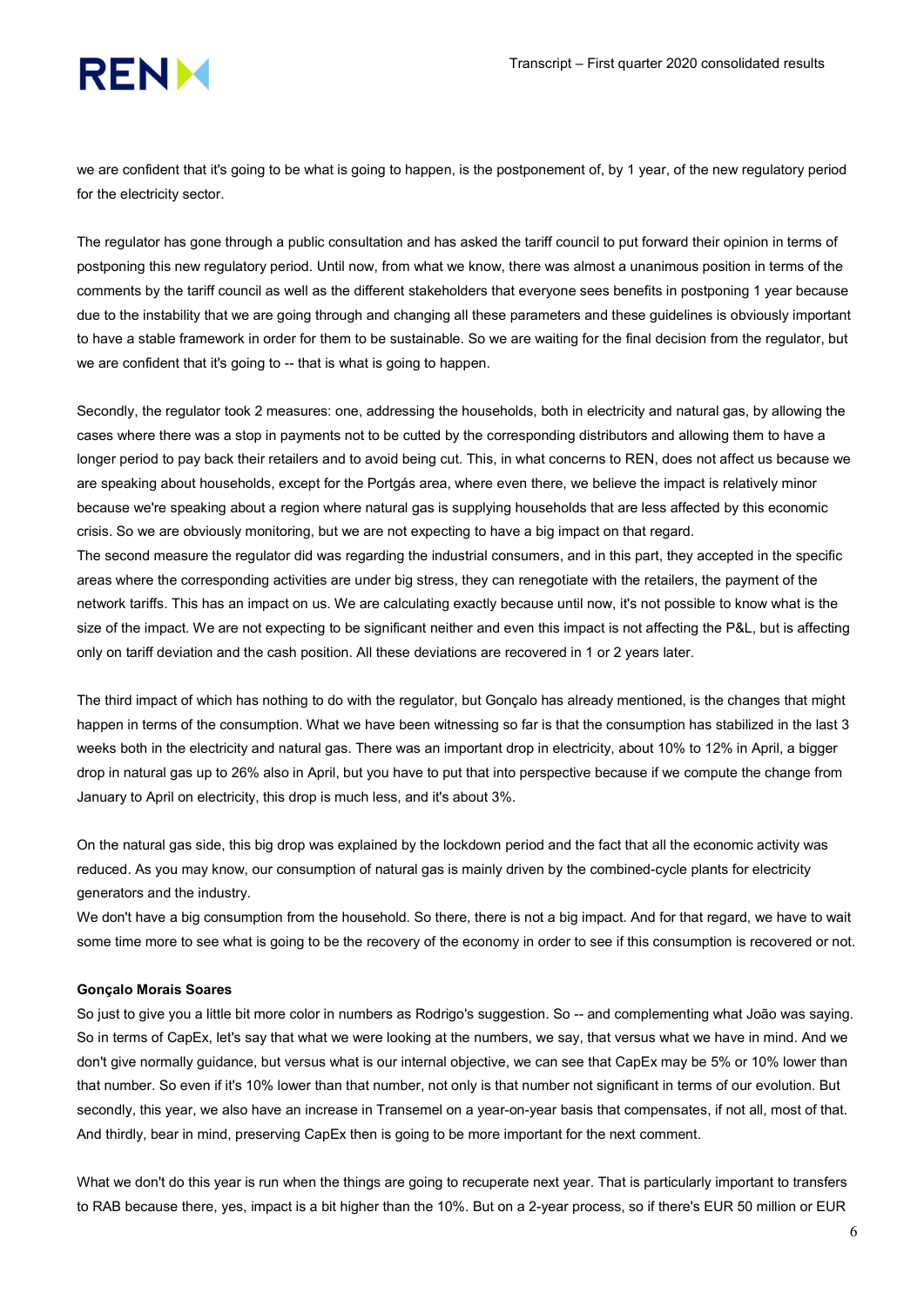

60 million that we don't transfer this year, there will be more EUR 50 million or EUR 60 million that we transfer next year. So it -- I'd say, you lose a little bit in this, you lose a little bit of EBITDA with this, but it is not something that you then don't recuperate. You will recuperate almost immediately.

Secondly, the impact of this in EBITDA is very small. So we are talking about a couple of million of euros in our estimate. Again, and to reinforce the impact of the rates of return within the Fed regulatory schemes, I think you can make your estimates, but it can very well be at least a couple of million, if not more. So I think that the impact of the delaying CapEx on one side and the other, I think, is conservatively neutral in terms of EBITDA and net income, okay? So the other topic was the net debt, and that I think and João already explained it, okay?

## Rodrigo Costa

Just before now taking your questions, I think it's also important to make a general remark in terms of the politics and the economy. I think the government here, I think, overall -- and this is -- it is my opinion, but I think it represents most of the people's opinion. So far, they have been doing a good job. The positives are much bigger than the negatives, for sure. And the numbers are the ones we see. And there is numbers that they don't like. It's -- and I think it's a fair statement to recognize the good job they have been doing. I think the companies, and of course, we are a small country. We have a small industry, but even the small industry we have, they are trying to reinvent themselves, and we can see that with the factories starting to produce health-protection materials. We -- people are trying to find new markets. And of course, the -- we hope that as soon as the situation will improve, I think life will get to normal.

I think the big interrogation that we have and the whole world has now for the ones who are in the phase where we are is, we are starting to go back to work slowly, step-by-step, and nobody knows exactly what's going to happen again. Are the numbers going to be growing under control, without control? But here we will be to deal with that. I think as you heard João Conceição explaining and Gonçalo, I think the job done is working pretty well. The systems are working well. The effort we did in digitalization proved to be effective. Our people are extremely responsible. Of course, we have the benefit of having our employees, the very large majority have a very strong education, and they understand the need for the discipline. We are a disciplined company, too. And at this moment, that makes a huge difference.

And I think we -- now with that, I would move to the Q&A.

#### Q&A

#### Sara Piccinini - Mediobanca - Analyst

I hope you and your families are all well. The first question is a clarification, if possible, on your indication on the net debt. So if I understood correctly, you said that you expect an increase in debt of EUR 50 million, correct? So you were expecting a flat net debt if the situation was not happening, and now you forecast EUR 50 million, if this is correct? And also, if this EUR 50 million are the tariff deficit that could be recovered in the next 2 years according to the regulator role? This is the first question.

The second is still related to debt. If you have threshold in terms of net debt-to-EBITDA to which you would reconsider your strategy and therefore, maybe to reallocate your CapEx or even reconsider your dividend policy.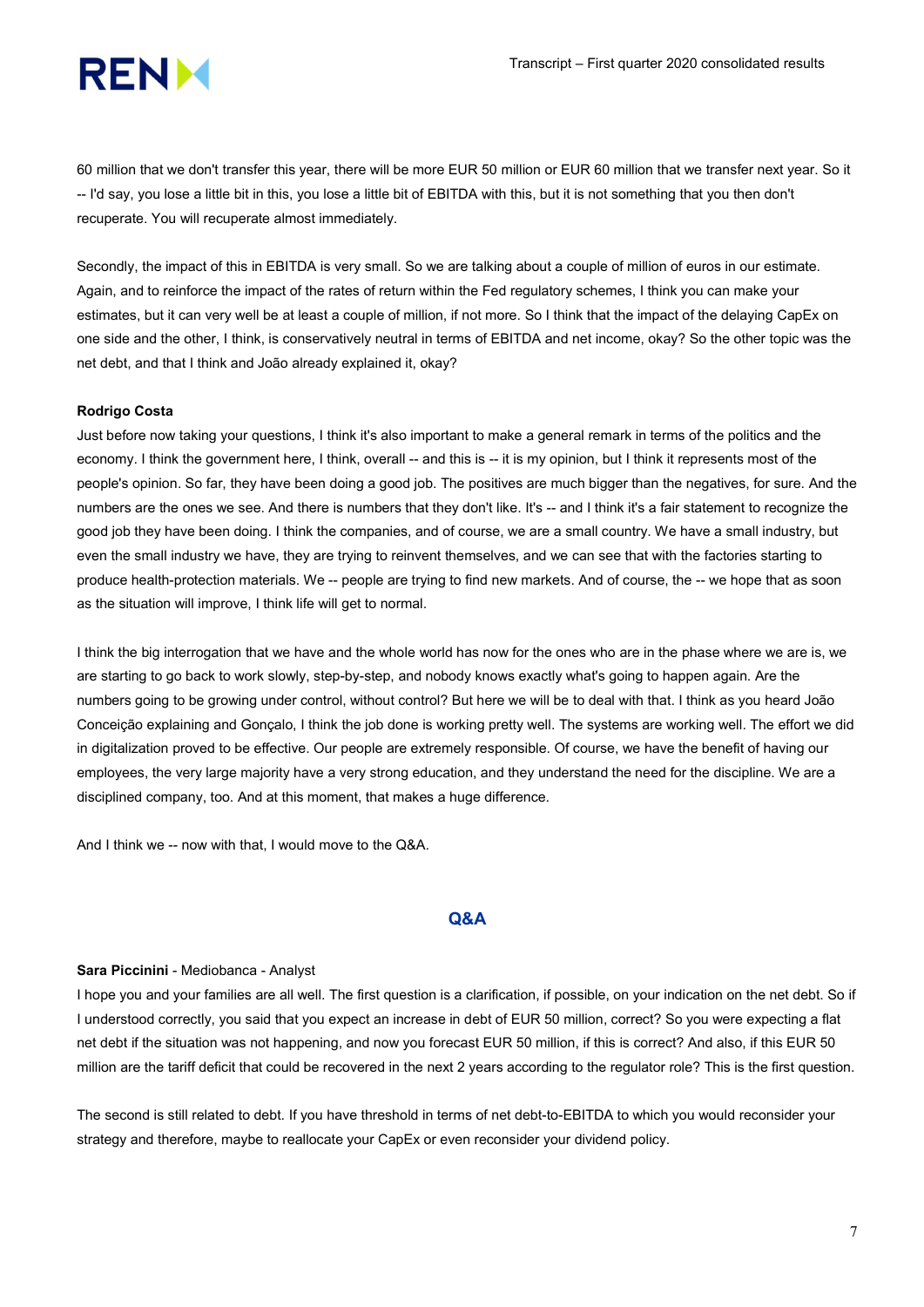

And the third question is on M&A. There has been an article reporting that Galp would be considering the sale of its gas distribution assets and REN was mentioned among interested parties. Would you consider this acquisition? And if yes, would you also consider to recur to a capital increase?

# Gonçalo Morais Soares

Commenting on the net debt, the first 2 questions, and then Rodrigo will address the last question you had. So yes, so those EUR 50 million, I mean, we don't know but it's our best estimate. So it could be less than that. It could be a little bit higher. We are not certain exactly what the impact is due to this change in consumption. So if you want to kind of have a ballpark, that's what I would use, but it's a best guess at this time.

In terms of the metrics that you asked, we don't look, in terms of leverage, so much at net debt-to-EBITDA because, as you know, in our company, it's not a very good indicator, okay, because EBITDA goes up and down in waves because the rates go up, EBITDA goes up. So normally, our sales and the rating agencies, what we follow very, very closely is FFO to net debt, okay? And so that's what we have been following and follow. And we don't think that any of this has a material impact on that metric. So it may have a very slight negative impact on that metric there on a stand-alone basis, but it is not a material, and it doesn't make us reconsider. That's why we built in the past years the liquidity buffer that we did so that we are comfortably with those metrics and investment grade. Rodrigo?

## Rodrigo Costa

On the other questions. And I think basically, I don't think we -- in terms of -- you're asking about the reallocation of CapEx because of this situation, we are not really planning to do anything special. We will build -- what we want is to move ahead with the projects. As a matter of fact, we already start to be back to work. And now what we want is to recover, as much as we can, the portfolio of projects that we have. And we're starting that. And it will -- I'm sure it will go well.

In terms of the dividend policy, we didn't even pay the dividend of last year. We approved yesterday in our General Shareholder Meeting that went super well. We have almost unanimous support from all the shareholders. We even have more people last -- yesterday than we had a year ago. And I think on that, I think we remain committed with the policy we have. And we'll see in the future what's going to happen. But at the moment, we don't see any reason to be announcing any change of position in the company. We are where we are, where we have been in the past years.

In terms of, I would say, build, business, investments of this type, we never comment on this type of situation. If you ask us if we have to -- if we should look into that, of course, we look into everything that happens in the market whether it's in Portugal, in Spain or in Chile, but we only comment when it is the right time to comment. And if we would be talking about all the projects we look into, we will have a lot to say, but we -- it's a process to the extent the information we have even there is a lot of information still missing about what's going to happen, and we'll see. For sure, we are professionals, and we look into everything that happens in our market. But that's all we can talk at this point.

#### Jorge Guimarães - JB Capital Markets – Analyst

I have two. Firstly, is it possible to clarify the question about this forest-cleaning cost? I did not understand if the forestcleaning cost were also included in the allowed revenues or not. So if It's possible to clarify that.

And secondly, if it is possible to give us an update on long-term projects like the link, the undersea cable between Portugal and Morocco.